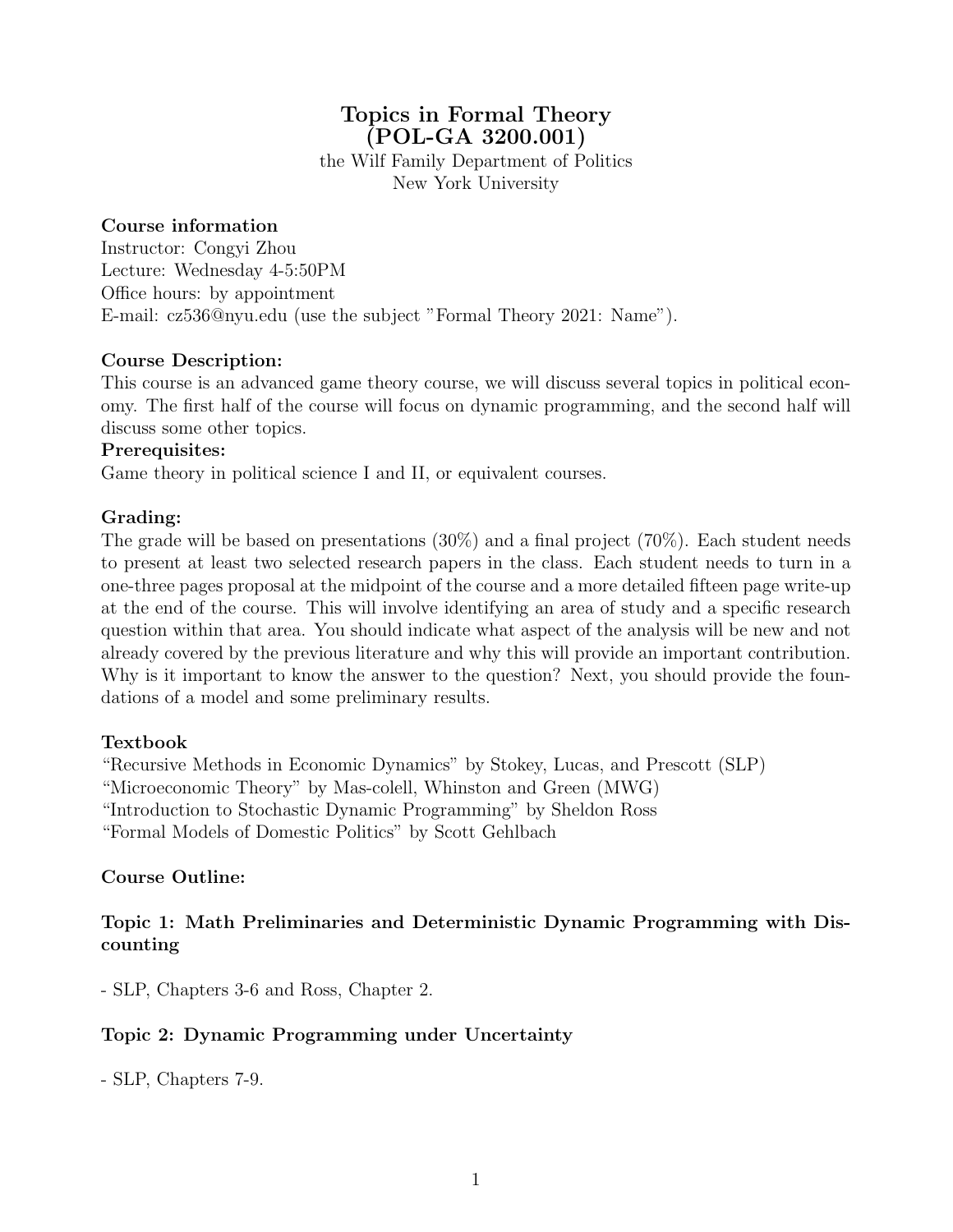#### Topic 3: Dynamics and Stability

- SLP, Chapters 11,12

### Topic 4: Positive and Negative Dynamic Programming

- Ross, Chapter 3-4

#### Topic 5: Electoral Competition

- Gehlback Ch.1. and Ch.2.

#### Optional:

- Feddersen and Pesendorfer "The swing voter's curse" American Economic Review, 82(1) (1996), 34-51.

- Burton "A Theory of Strategic Voting in Runoff Elections" American Economic Review, (2013): 1248-1288.

## Topic 6: Special Interest Politics

- Gehlback Ch.3.

### Optional:

- Coate "Pareto-Improving Campaign Finance Policy" American Economic Review, (2004): 628-655

- Ashworth "Campaign Finance and Voter Welfare with Entrenched Incumbents." American Political Science Review, 100(1) (2006):55-68

- Bombardini and Trebbi "Votes or Money? Theory and Evidence from the US Congress." Journal of Public Economics, 2011, 95(7-8):587-611

## Topic 7: Agency

- MWG Ch. 13-14

#### Optional:

- Ashworth "Reputational dynamics and political careers." Journal of Law, Economics, and Organization 21.2 (2005): 441-466.

- Callander "A Theory of Policy Expertise" *Quarterly Journal of Political Science* Vol 3. No.2 (2008):123-140.

#### Topic 8: Delegation

- Gehlback Ch.5.

#### Optional:

- Aghion and Tirole "Formal and Real Authority in Organizations", Journal of Political Economy 105 (1997):1-29.

- Spiller and Tiller "Decision Costs and the Strategic Design of Administrative Process and Judicial Review." Journal of Legal Studies 26(2) (1997) :347-370.

- Bendor, Glazer, and Hammond "Theories of Delegation", Annual Review of Political Science 4 (2001):235-269

- Alonso and Matouschek "Optimal Delegation", Review of Economic Studies, 75(1) (2008), 259-293.